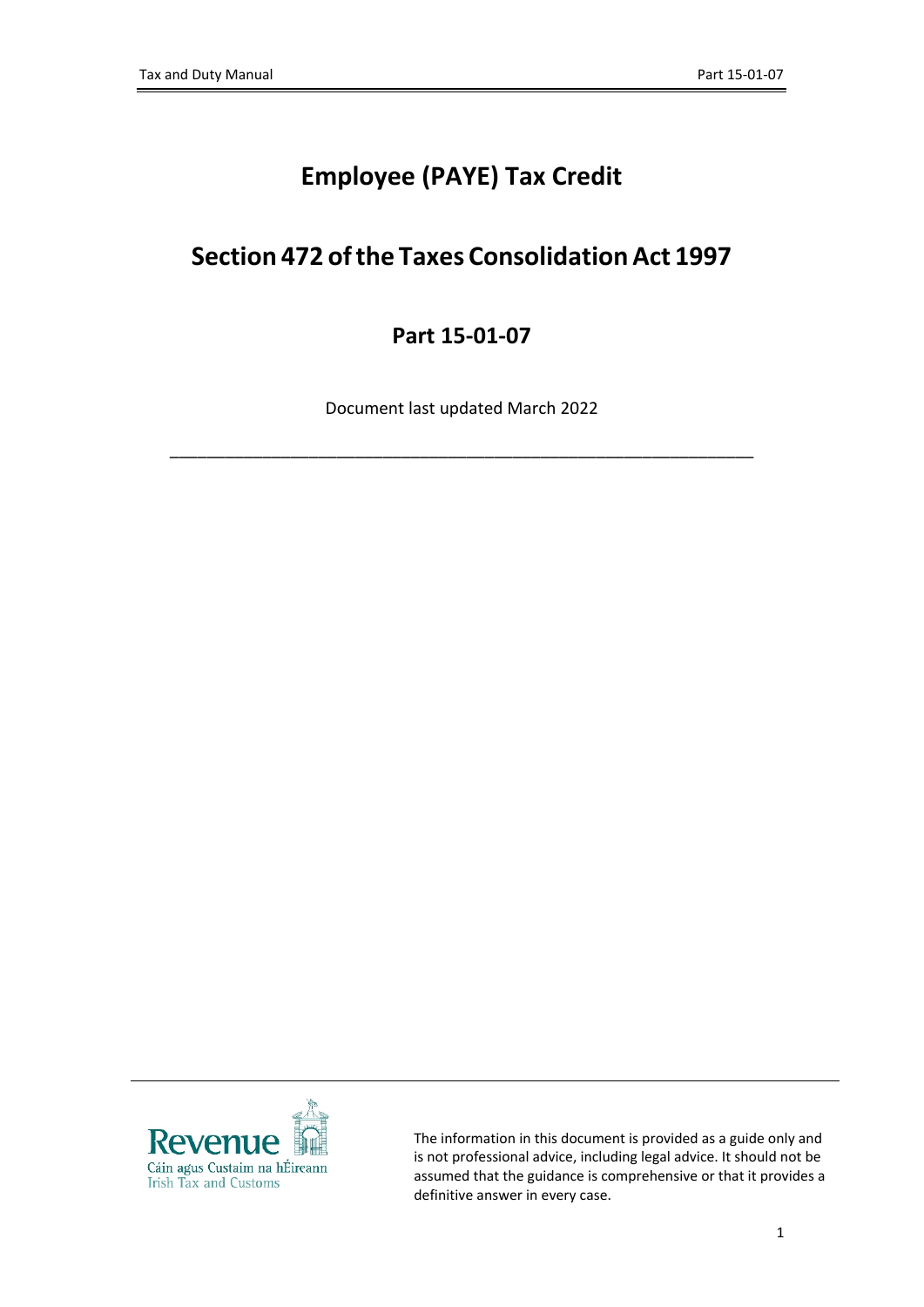## **Table of Contents**

| 1   |                                                                                    |
|-----|------------------------------------------------------------------------------------|
| 2   |                                                                                    |
|     |                                                                                    |
|     | 2.2 Exception for a child of a proprietary director or a self-employed individual4 |
| 2.3 |                                                                                    |
| 3   |                                                                                    |
| 3.1 |                                                                                    |
| 3.2 | Social welfare pensions from other EU Member States or from the United             |
| 3.3 |                                                                                    |
| 4   |                                                                                    |
| 5   |                                                                                    |
| 6   |                                                                                    |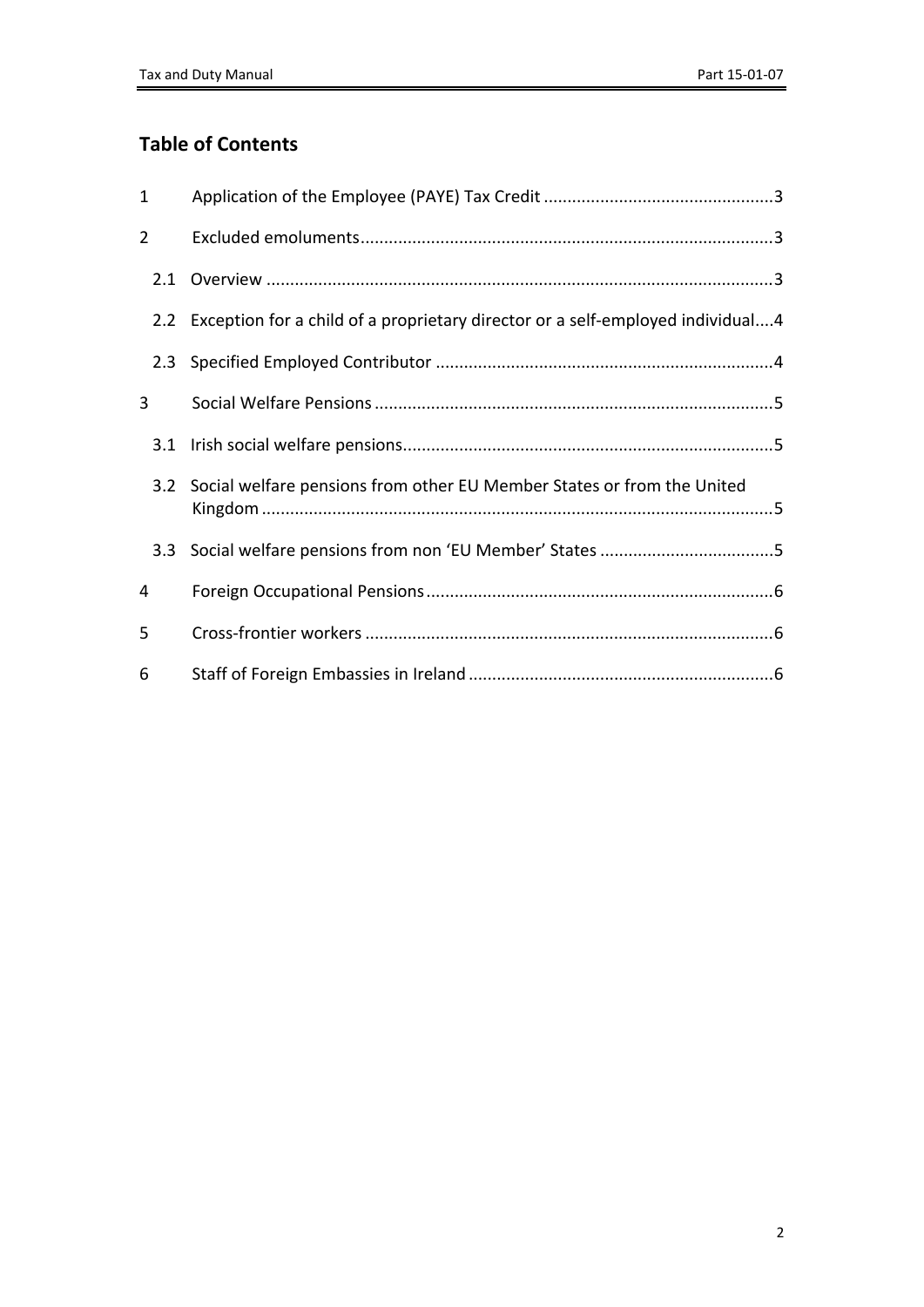# <span id="page-2-0"></span>1 Application of the Employee (PAYE) Tax Credit

Section 472 of the Taxes Consolidation Act (TCA) 1997 provides for a tax credit known as the "Employee Tax Credit" or "PAYE Tax Credit" to an individual who is in receipt of emoluments to which the PAYE system of tax deduction at source applies or is applied. However, certain emoluments do not qualify for the credit - see Paragraph 2 below (Excluded emoluments).

The amount of the tax credit for 2022 is €1,700.

Where an individual's income tax liability is less than €1,700 in 2022, the Employee Tax Credit is restricted to the amount of the liability.

#### **Example**

| Gross Pay 2022         | €7,900  |
|------------------------|---------|
| Tax due €7,900 @ 20% = | € 1,580 |
| Less                   |         |
| Employee tax credit    | *€1,580 |
| Liability              | Nil     |

\*The Employee tax credit is restricted to the amount of the liability.

Irrespective of the number of sources of emoluments to which the PAYE system of tax deduction at source applies, an individual is entitled to only one Employee Tax Credit. However, in the case of a husband/wife/civil partner on joint assessment, each individual is entitled to the Employee Tax Credit against his or her respective emoluments. This is provided such emoluments are not "excluded" emoluments see Paragraph 2.

### <span id="page-2-1"></span>2 Excluded emoluments

#### <span id="page-2-2"></span>2.1 Overview

The Employee Tax Credit is not due against the income tax paid on certain emoluments i.e.:

(a) the tax due on emoluments paid directly or indirectly by a company, or by anyone connected to the company, to a proprietary director of that company, or to the proprietary director's spouse/civil partner, \*child or child of the civil partner or,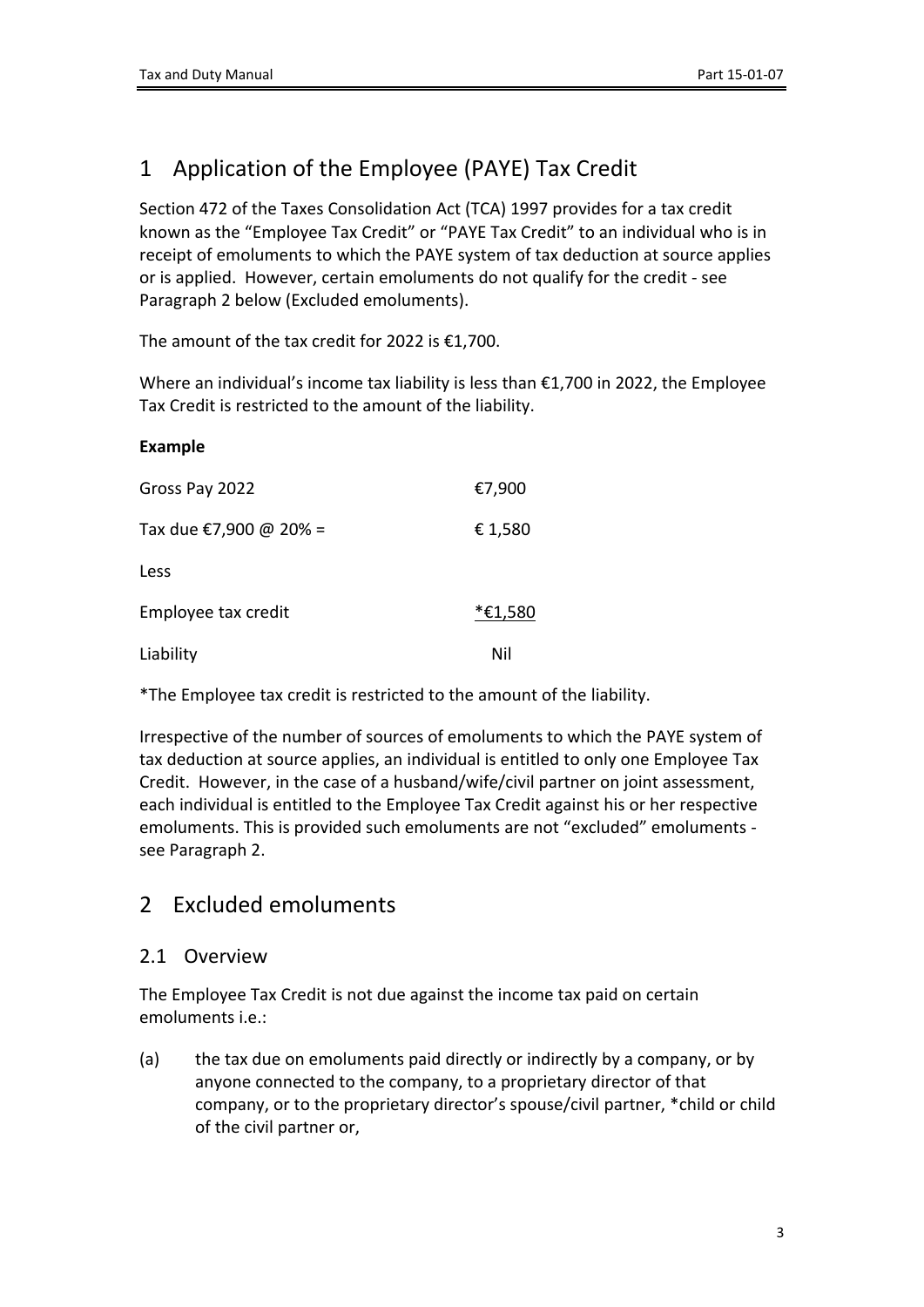(b) the tax due on emoluments paid directly or indirectly by an individual (or by a partnership of which the individual is a partner) to the individual's spouse/civil partner, \*child or child of the civil partner.

\*Note: These exclusions do not apply to children of (i) proprietary directors or (ii) self-employed individuals in certain circumstances - see Paragraph 2.2.

#### <span id="page-3-0"></span>2.2 Exception for a child of a proprietary director or a self-employed individual

Where certain conditions are met, the Employee Tax Credit may be granted against the tax due on emoluments paid (i) to the \*child of a proprietary director of a company, (ii) to the child of a self-employed individual and (iii) to the \*child of a partner in a partnership where the emoluments are paid by the partnership. The conditions are:

- a) (i) the child is a Specified Employed Contributor (see Paragraph 2.3) or
	- (ii) the employer complies with the requirements of the PAYE system and deducts tax on the emoluments paid to the child for the year of assessment,
- b) the terms of the employment are such as to constitute a full-time employment and the child actually engages in the employment on a full-time basis, and
- c) the emoluments from the employment in the year of assessment must be not less than €4,572.

Students and others employed on a part-time or temporary basis do not qualify for the credit

**\*Note:** The credit is not, of course, due if the child is a proprietary director of a company or a partner in a partnership.

#### <span id="page-3-1"></span>2.3 Specified Employed Contributor

A specified employed contributor means an individual who is an employed contributor for the purposes of the Social Welfare Consolidation Act 2005, but does not include the following:

- (i) an individual who is insurable for occupational injuries purposes only,
- (ii) a civil servant or a member of the Garda Síochána or the Defence Forces, and
- (iii) certain public servants who were appointed prior to 5 April 1995 and who pay modified PRSI rates.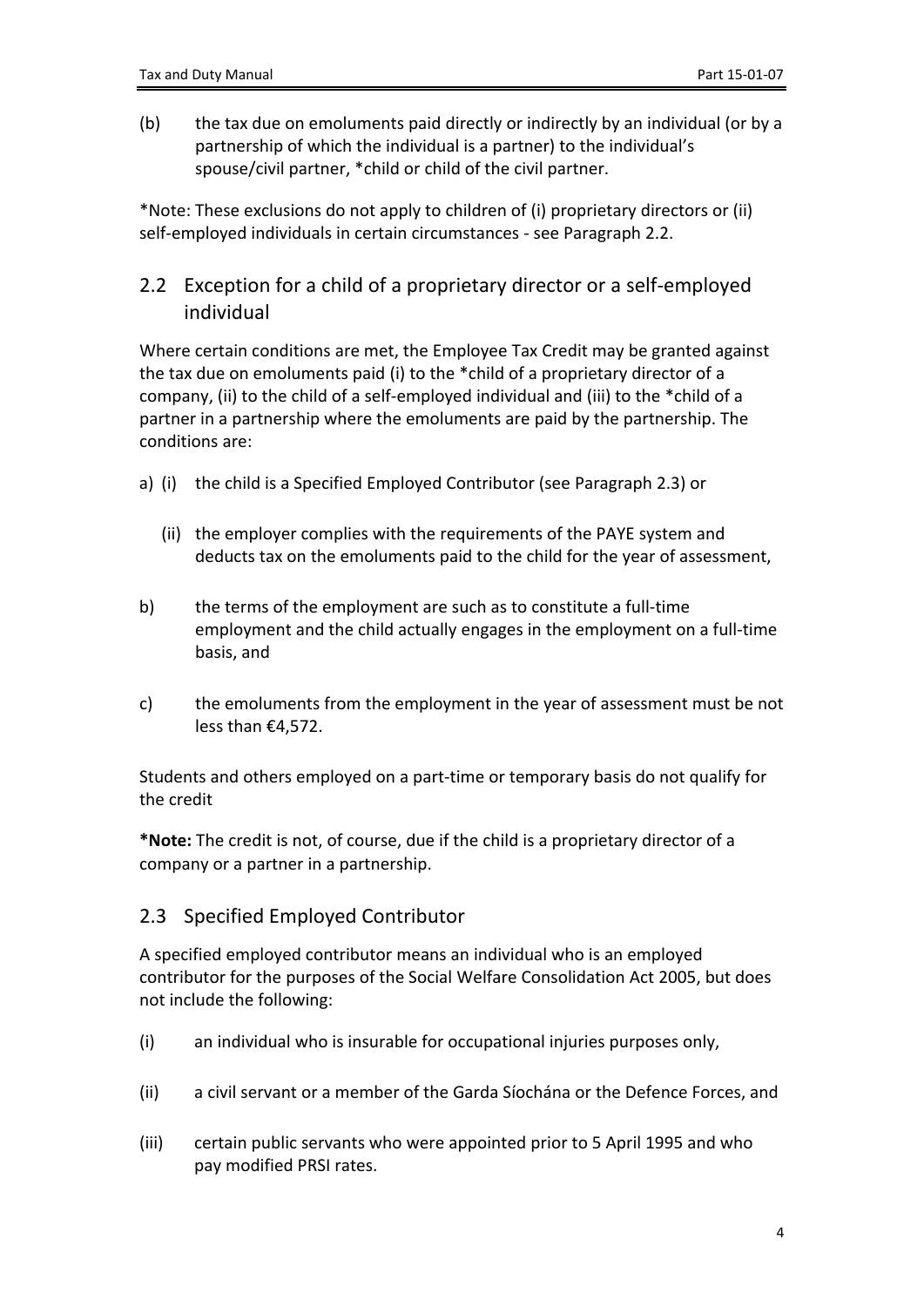### <span id="page-4-0"></span>3 Social Welfare Pensions

#### <span id="page-4-1"></span>3.1 Irish social welfare pensions

An Irish social welfare pension qualifies for the Employee Tax Credit even though the PAYE system of tax deduction is not applied to the pension.

Note: Where an individual in receipt of a social welfare pension has an increase to the pension for a 'qualifying adult dependent', only one Employee Tax Credit is due against the total pension (Section 126(2B) TCA 1997).

Additionally, only one Employee Tax Credit is due for all other similar "qualifying" adult / children payments under the Social Welfare Acts.

### <span id="page-4-2"></span>3.2 Social welfare pensions from other EU Member States or from the United Kingdom

Irish residents receiving a social welfare pension from another EU Member State or from the United Kingdom may claim the Employee Tax Credit, even though a system similar to the PAYE system of tax deduction may not have been applied to the pension.

#### <span id="page-4-3"></span>3.3 Social welfare pensions from non 'EU Member' States

Social welfare or equivalent pensions from non 'EU Member' States (excluding the United Kingdom) will only qualify for the Employee Tax Credit if the pension:

- (a) is chargeable to tax in the country in which it arises and is subject to a tax deduction system similar in form to the PAYE system which is provided for in Chapter 4 of Part 42 TCA 1997,
- (b) is chargeable to tax in full in this State under Schedule D (self-assessment), and
- (c) would be considered emoluments if the office or employment was held or exercised in this State and the person making the payment was resident in this State.